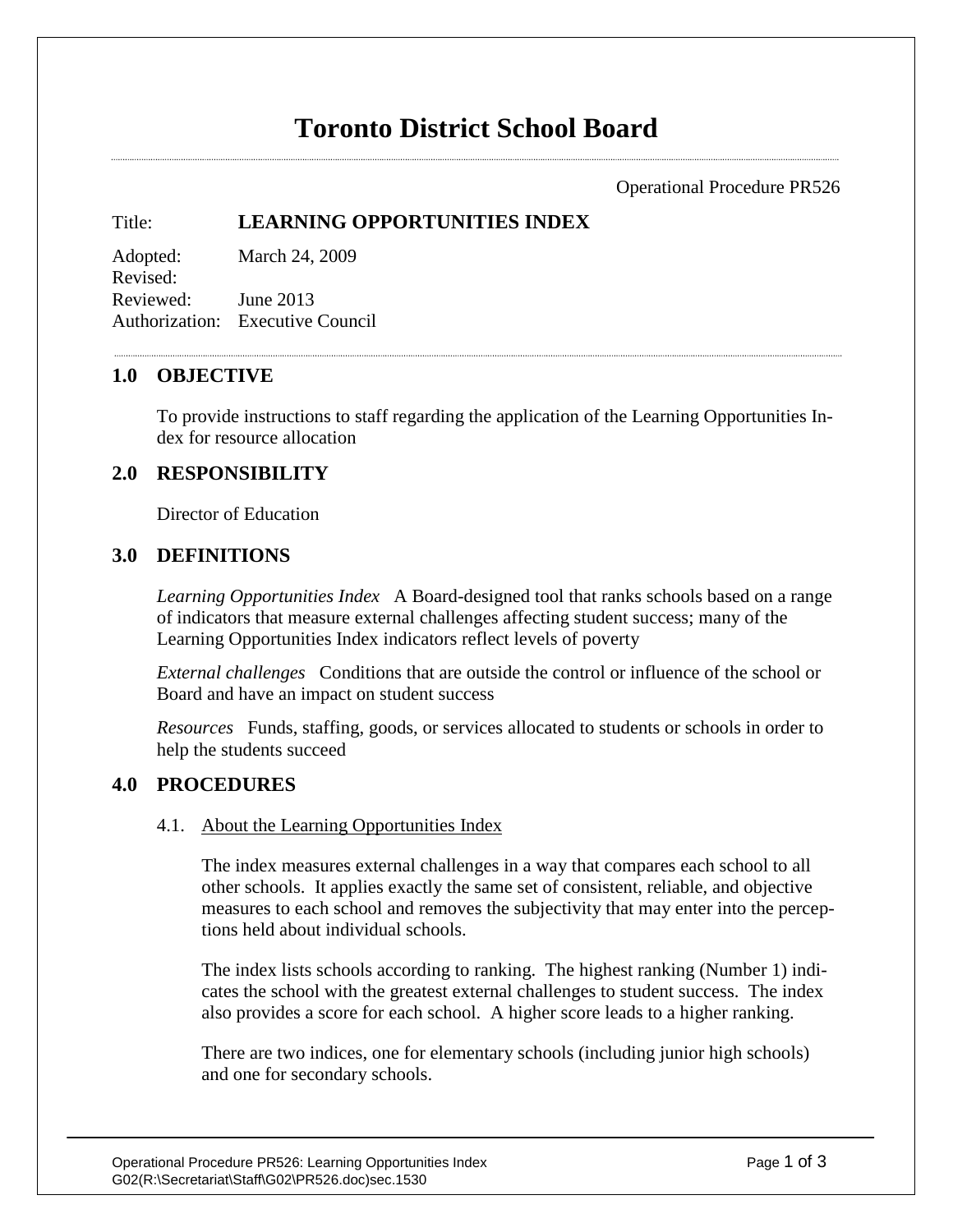## 4.2. Allocations

When staff is allocating resources to schools, the Learning Opportunities Index should be used (exceptions can be found in the Policy P067, Learning Opportunities Index.

Resources can be allocated using different methods such as the use of cut-offs, stepped cut-offs, scaling, or a combination of these approaches.

Whenever possible, scores should be used in preference to rankings when determining the amount of allocation. Schools' scores on the index are a more accurate indication of relative external challenges than schools' ranking on the index. Schools that are several rankings away from one another may have similar levels of need.

## 4.3. Allocations of Resources Directly to Schools

The index may be utilized for the direct allocation of resources to schools.

(a) Cut-offs

When cut-offs are used, all schools above the cut-off value receive the resource and all those below the cut-off point do not receive it.

(b) Stepped Cut-offs

When stepped cut-offs are used, all schools above a specified cut-off value receive a specified level of resource, all schools above a lower specified value receive a lower specified level of resource, and all schools below the final cutoff point do not receive any additional resource. There may be few or many steps (specified cut-off value) used in this allocation method

Where cut-offs are used, stepped cut-offs are preferable to one cut-off, in order to minimize arbitrary differences in allocations to schools with similar external challenges.

(c) Scaling

When scaling is used, allocation of the resources is tapered so that more resources are given to schools high on the index than schools low on the index proportionate to each school's score in the index. Each school receives a slightly different allocation, scaled accurately to its score on the index.

A scaled allocation is most appropriate when resources are readily divided into small units (such as dollars). In most instances, scaling is inappropriate in allocations of staff, because staffing full-time equivalents are not appropriately divided into small fractions.

Scaling should not be used when it attenuates the resource so much that it is not beneficial. It is more appropriate to use cut-offs when the resource to be